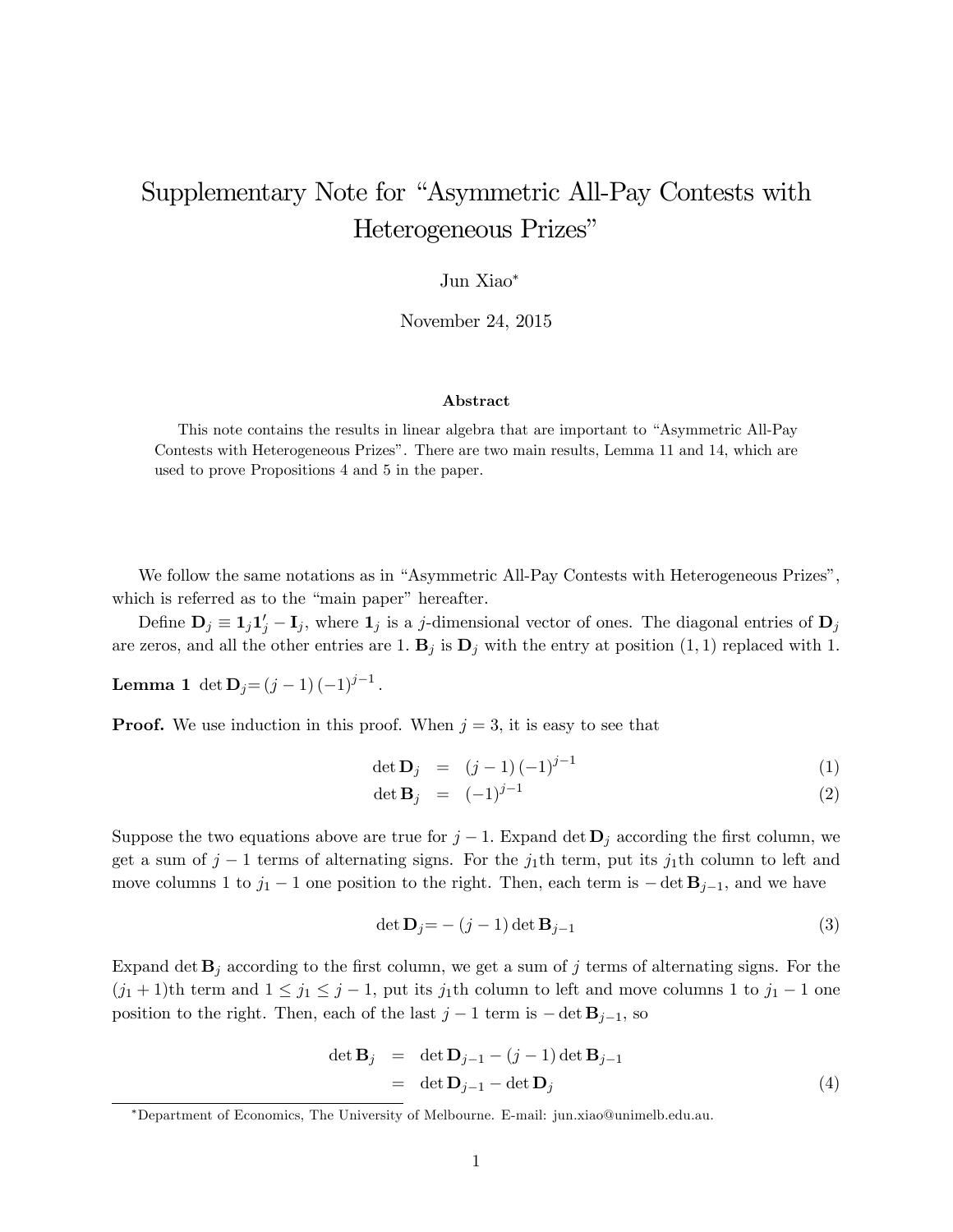where the second equality comes from  $(3)$ . Therefore,  $(3)$  and  $(4)$  imply  $(1)$  and  $(2)$  are also true for  $j$ .

If a non-zero entry of  $D_i$  is replace with 0, then we say that the resulting matrix has an off-diagonal zero at position  $(j_1, j_2)$ .

Denote  $\mathcal{M}_j$  as the set of all  $j \times j$  matrices such that i) it has at most j off-diagonal zeros, ii) each column has at most one off-diagonal zero.

**Lemma 2** If i)  $A_j \in \mathcal{M}_j$ , ii) it has j off-diagonal zeros and iii) each row has an off-diagonal zero, det  $\mathbf{A}_j$  is 0 or has sign  $(-1)^{j-1}$ .

**Proof.** Suppose the off-diagonal zero in row 1 is at column  $j_2$ , where  $j_2 \neq 1$ . Add all other rows to row 1 and divide it by  $j-2$ , then we get a row of ones. It easy to see that column  $j_2$  does not have an off-diagonal zero. Suppose the off-diagonal zero in row  $j_2$  is at column  $j_3$ .

Deduct column  $j_2$  from column  $j_3$ , then column  $j_3$  becomes zeros except  $-1$  in row  $j_3$ .

Expand the determinant according to column j<sub>3</sub>, we get  $-\det \mathbf{A}_{j-1}^1$  where  $\mathbf{A}_{j-1}^1$  is a  $(j-1) \times$  $(j-1)$  matrix with ones in the first row<sup>1</sup>. Moreover, two column of  $\mathbf{A}_{j-1}^1$  has no off-diagonal zeros and any other column has one off-diagonal zero. Suppose the two columns without off-diagonal zeros are column  $j'_1$  and  $j'_2$ .

Multiply row 1 by  $j-3$  and deduct all others rows from it, then the first row has two off-diagonal zeros at column  $j'_1$  and  $j'_2$ . Hence the resulting matrix is in  $\mathcal{M}_{j-1}$ , so its determinant is either 0 or of the sign  $(-1)^{j-2}$ . As a result,  $-\det \mathbf{A}_{j-1}^1$  is 0 or has sign  $(-1)^{j-1}$ .

**Lemma 3** If i)  $A_j \in \mathcal{M}_j$ , ii) it has j off-diagonal zeros, iii) at least one row has no off-diagonal zero, det  $\mathbf{A}_j$  is 0 or has the sign  $(-1)^{j-1}$ .

**Proof.** Denote the row without an off-diagonal zero as row  $j_1$ . Suppose row  $j_2$  is a row with an off-diagonal zero. Add all the other rows to row  $j_2$ , then divide it by  $j-1$ , then row  $j_2$  only has ones.

Deduct row  $j_1$  from row  $j_2$ , we get a row of zeros except 1 at column  $j_1$ .

Expand the determinant according to row  $j_2$ , we have  $(-1)^{j_1+j_2}$  det  $\mathbf{A}_{j-1}^1$  where  $\mathbf{A}_{j-1}^1$  is the  $(j_2, j_1)$  minor matrix of  $\mathbf{A}_i$ .

It is easy to see that  $j_1 \neq j_2$ . Suppose  $j_1 > j_2$ . Move column  $j_2$  of  $\mathbf{A}_{j-1}$  to the left and shift the column 1 to  $j_2-1$  to the right by one position. We have  $(-1)^{j_1+j_2}(-1)^{j_2-1} \det \mathbf{A}_{j-1}^2$ . Move row  $j_1 - 1$  to the top and shift all the rows above row  $j_1 - 1$  down by one position, we have  $(-1)^{j_1+j_2}(-1)^{j_2-1}(-1)^{j_1-2}\det A_{j-1}^3 = -\det A_{j-1}^3$ . The first row of  $A_{j-1}^3$  only has ones, and each column has at most one off-diagonal zero. If  $j_1 < j_2$ , we get the same result similarly.

Multiply row 1 of  $\mathbf{A}_{j-1}^3$  by  $j-3$  and deduct all the other rows from it, the resulting matrix has one off-diagonal zero in each column. Therefore, this matrix is in  $\mathcal{M}_{j-1}$ , and has a determinant that is either 0 or of the sign  $(-1)^{j-2}$ . Since det  $\mathbf{A}_j$  has the opposite sign of the determinant of the resulting matrix, det  $\mathbf{A}_j$  is 0 or has the sign  $(-1)^{j-1}$ .

<sup>1</sup>The rest of the notes use elementary operation of matrix, and we use supscripts to index the matrices in a sequence of such operations.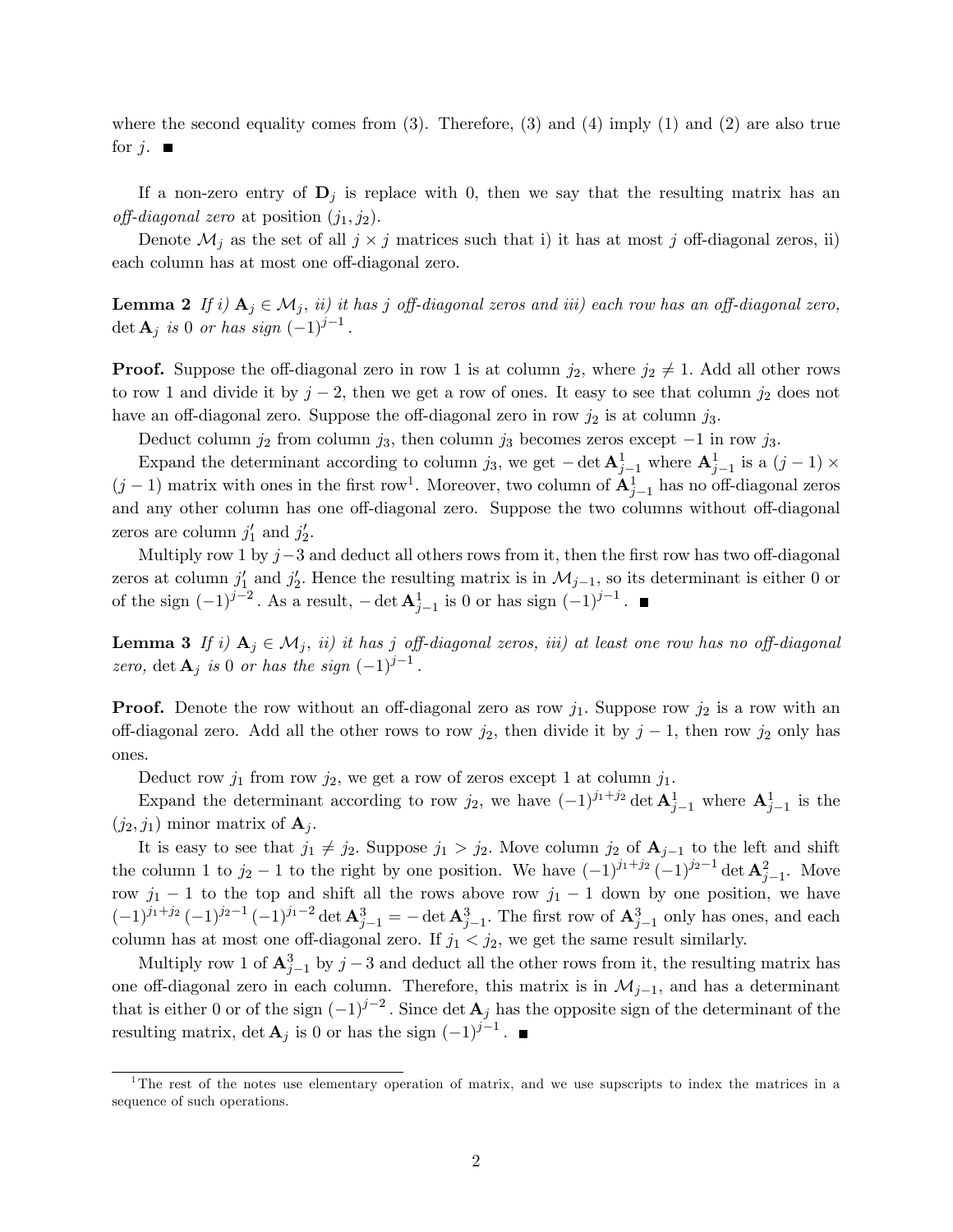**Off-Diagonal Condition:** Column  $j_1$  has an off-diagonal zero if there is a column with an offdiagonal zero in row  $j_1$ .

**Lemma 4** If i)  $A_j \in \mathcal{M}_j$ , ii) it has less than j off-diagonal zeros, iii) it does not satisfy the off-diagonal condition,  $\det \mathbf{A}_j$  is 0 or has the sign  $(-1)^{j-1}$ .

**Proof.** Since  $A_j$  does not satisfy the off-diagonal condition, there is a column,  $j_2$ , such that i) column  $j_2$  has an off-diagonal zero in row  $j_1$ , ii) column  $j_1$  has no off-diagonal zero.

Deduct column  $j_2$  from column  $j_1$ , and and then column  $j_1$  becomes zeros except a 1 in row  $j_2$ .

The following analysis is similar to Lemma 2. Expand the determinant according to column  $j_1$ , and then we have  $(-1)^{j_1+j_2} \det \mathbf{A}_{j-1}^1$ , where  $\mathbf{A}_{j-1}^1$  is the  $(j_2, j_1)$  minor matrix of  $\mathbf{A}_j$ . Recall that  $j_2 \neq j_1$ , so first consider  $j_2 < j_1$ . Move row  $j_1 - 1$  to the top and column  $j_2 - 1$  to the right. The determinant becomes  $-\det \mathbf{A}_{j-1}^2$ . Note that the entry at  $(1,1)$  in  $\mathbf{A}_{j-1}^2$  is the entry at  $(j_1, j_2)$  in  $\mathbf{A}_j$ , which is 0 by assumption. Therefore,  $\mathbf{A}_{j-1}^2 \in \mathcal{A}_{j-1}$ , so det  $\mathbf{A}_j$  is either 0 or of the sign  $(-1)^{j-1}$ . If  $j_1 > j_2$ , we can get the same result similarly.

**Lemma 5** If i)  $A_j \in \mathcal{M}_j$ , ii) it has less than j off-diagonal zeros, iii) it satisfies the off-diagonal condition, det  $\mathbf{A}_j$  is 0 or has the sign  $(-1)^{j-1}$ :

**Proof.** First, we claim that column  $j_1$  has an off-diagonal zero if row  $j_1$  has an off-diagonal zero. To see why, suppose otherwise. Then, row  $j_1$  has an off-diagonal zero at column  $j_2$  and column  $j_1$  does not. Column j has an off-diagonal zero in row  $j_1$ , and column  $j_1$  has no off-diagonal zero, which contradicts the off-diagonal condition.

As a result, if column  $j_1$  has no off-diagonal zero, row  $j_1$  has no off-diagonal zero. Denote  $\mathcal J$ as  $\{1, 2, ..., j\}$  and H as the columns with an off-diagonal zero, then  $\mathcal{J}\setminus\mathcal{H}$  is a set of rows without off-diagonal zeros.<sup>2</sup>

Pick any row with an off-diagonal zero and add all the other rows with off-diagonal zeros to it. The resulting row is either  $\hat{j}$  or  $\hat{j} - 1$ , where  $\hat{j}$  is the number of rows with off-diagonal zeros. Moreover, in this row,  $\hat{j} - 1$  is at the columns in  $\mathcal{H}$  and  $\hat{j}$  is at the columns in  $\mathcal{J} \setminus \mathcal{H}$ .

Pick a row in  $\mathcal{J} \setminus \mathcal{H}$  and add the rest to this row, the resulting row has entries equal  $\bar{j}$  or  $\bar{j} - 1$ , where  $\bar{j} = |\mathcal{J}\rangle \mathcal{H}|$ . Moreover,  $\bar{j}$  is in the columns in  $\mathcal{H}$ , and  $\bar{j} - 1$  is in the columns in  $\mathcal{J}\setminus\mathcal{H}$ .

Add the row with  $\hat{j}$  and  $\hat{j} - 1$  to the one with  $\bar{j}$  and  $\bar{j} - 1$ , and divide it by  $\bar{j} + \hat{j} - 1$ . The resulting row has only ones.

This row of ones replaces a row with one off-diagonal zero. Deduct a row without an off-diagonal zero from this row of ones, then we get a row of zeros except one entry as 1: Similar to Lemmas 3 and 4, if we expand the determinant according to this row and move some rows and columns, det  $\mathbf{A}_j$  becomes  $-\det \mathbf{A}_{j-1}$ , where  $\mathbf{A}_{j-1} \in \mathcal{M}_{j-1}$ . Hence,  $\det \mathbf{A}_j$  is 0 or has the sign  $(-1)^{j-1}$ .

**Lemma 6** If  $\mathbf{A}_j \in \mathcal{M}_j$ ,  $\det \mathbf{A}_j = 0$  or  $\det \mathbf{A}$  has the sign  $(-1)^{j-1}$ .

Proof. By induction.

It is easy to verify that the statement is true for  $j' = 2$ . Suppose the statement is true for  $j' = j - 1$ , Lemma 2 to 5 show that it is also true for  $j' = j$ . Therefore the Lemma is true if integer j is bigger than 1.  $\blacksquare$ 

<sup>&</sup>lt;sup>2</sup>There might be more than one such set.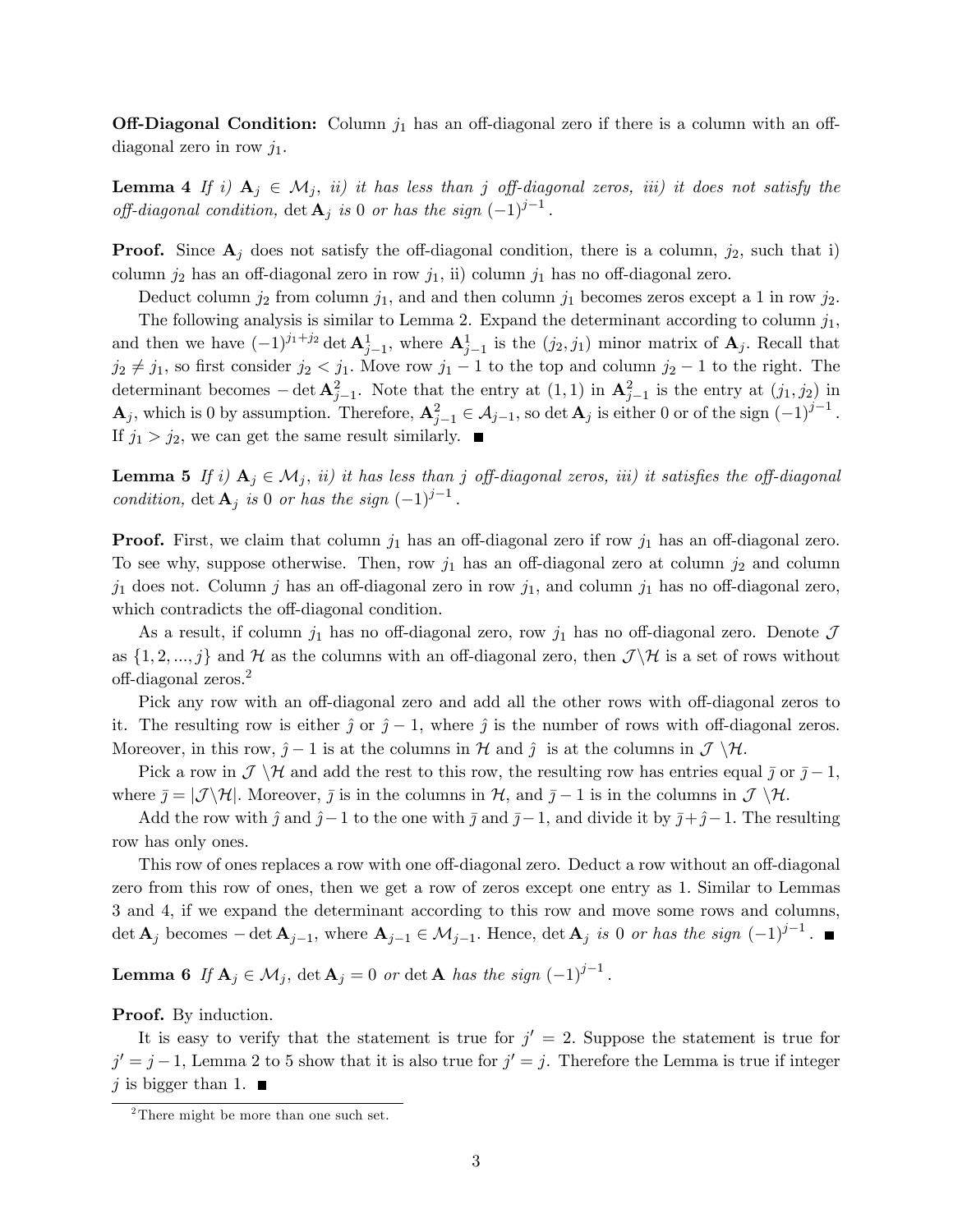**Lemma 7** det  $\mathbf{H}_j$  has sign  $(-1)^{j-1}$ , where  $\mathbf{H}_j$  is a  $j \times j$  matrix with zero diagonal entries and  $h_{j_1, j_2} = \sum_j^j$  $_{l=1}$  $h_l - h_{j_1} - h_{j_2}$ , where  $h_l > 0$  for any l.

**Proof.** Column 1 of  $\mathbf{H}_j$  is a sum of  $j-1$  vectors,  $\sum_j^j$  $_{l=2}$  $h_l \mathbf{1}_{-1,-l}$ , where  $\mathbf{1}_{-j_1,-j_2}$  is a column vector

with ones except two zeros in row  $j_1$  and  $j_2$ . Therefore,  $\det \mathbf{H}_j = \sum_j^j$ matrix with column 1 as  $h_l \mathbf{1}_{-1,-l}$  and the other columns the same as in  $\mathbf{H}_j$ . Note that column 1 in det  $\mathbf{H}_j^1$ , where  $\mathbf{H}_j^1$  is a  $j \times j$  $\mathbf{H}_l^1$  only contains 0 or  $h_l$ .

For any  $H_l^1$ , its second column is  $\sum$  $_{l=1,3,...,j}$  $h_l \mathbf{1}_{-2,-l}$ , so det  $\mathbf{H}_l^1$  also equals a sum of  $j-1$  determinants of  $j \times j$  matrices. Moreover, the first two columns of these matrices only have one  $h_l$ .

Repeat this step for the other columns until  $\det \mathbf{H}_j$  become a sum of determinants of  $j \times j$ matrices that have zero or the same  $h_l$  in each column. Moreover, these determinants have other properties. First, if column  $j_2$  of these matrices has only  $h_l$ , then it is  $h_l \mathbf{1}_{-l,-j_2}$ . Second, column  $j_2$ cannot have  $h_{j_2}$ .

Denote  $\mathcal{J} = \{1, ..., j\}$  and

$$
\mathfrak{K}_j = \left\{ (\mathcal{J}_1, \mathcal{J}_2, ..., \mathcal{J}_j) \mid \mathcal{J}_l \cap \mathcal{J}_{l'} = \varnothing, \ \cup_{l=1}^j \mathcal{J}_l = \mathcal{J}, \text{ and } |\mathcal{J}_l| < j \right\}
$$

 $(\mathcal{J}_1,\mathcal{J}_2,...,\mathcal{J}_j)$  is a j-set partition of  $\mathcal J$  except that  $\mathcal J_l$  can be empty. For any  $(\mathcal{J}_1,...,\mathcal{J}_j) \in \mathfrak{K}_j$ , replace the entry of  $(j_1, j_2)$  in  $\mathbf{D}_j$  with 0 if  $j_2 \in \mathcal{J}_{j_1}$ , and denote the resulting matrix as  $\mathbf{A}_{\mathcal{J}_1,...,\mathcal{J}_j}$ .  $\det \mathbf{H}_i$  is a polynomial of order j, and each term has the same order. That is

$$
\det \mathbf{H}_j = \sum_{\left(\gamma_1, \dots, \gamma_j\right)} \left(\eta_{\gamma_1, \dots, \gamma_j} \prod_{l=1}^j h_l^{\gamma_l}\right)
$$

where the sum is over the set  $\left\{ (\gamma_1,...,\gamma_j) \mid \gamma_l < j, \sum_{i=1}^j \gamma_i \right\}$  $_{l=1}$  $\gamma_l = j$  and  $\gamma_l \in \mathbb{Z}_+$  $\mathcal{L}$ . Denote  $\mathfrak{K}_{\gamma_1,\dots,\gamma_j} =$  $\{(\mathcal{J}_1, \mathcal{J}_2, ..., \mathcal{J}_j) \in \mathfrak{K}_j \text{ such that } |\mathcal{J}_l| = \gamma_l\}$ . Then,  $\eta_{\gamma_1, ..., \gamma_j} = \sum_{l=1}^{N}$  $(\mathcal{J}_1,...,\mathcal{J}_j)$ det  $\mathbf{A}_{\mathcal{J}_1,...,\mathcal{J}_j}$ , where the sum

is over the set  $\mathfrak{K}_{\gamma_1,\dots,\gamma_j}$ .

For each  $(\mathcal{J}_1, ..., \mathcal{J}_j)$  in  $\mathfrak{K}_{\gamma_1, ..., \gamma_j}$ ,  $\mathbf{A}_{\mathcal{J}_1, ..., \mathcal{J}_j}$  is in  $\mathcal{A}_j$ , so  $\eta_{\gamma_1, ..., \gamma_j}$  is either 0 or has sign  $(-1)^{j-1}$  by Lemma 6. As a result, det  $\mathbf{H}_j$  either is 0 or has sign  $(-1)^{j-1}$ . Now we are going to show det  $\mathbf{H}_j \neq 0$ by proving that one of the coefficients is not zero.

Consider the coefficient of  $h_1^{j-2}h_2h_3$  in det  $\mathbf{H}_j$ , it is a sum of determinants and one of them is associated with  $(\mathcal{J}_1, ..., \mathcal{J}_j)$  such that  $\mathcal{J}_2 = \{3\}$ ,  $\mathcal{J}_3 = \{1\}$  and  $\mathcal{J}_1 = \mathcal{J} \setminus (\mathcal{J}_2 \cup \mathcal{J}_3)$ . Such determinant has j off-diagonal zeros: one at column 3 to row 2, another at column 1 row 3 and all the others are in the first row. The resulting matrix has zeros in the first row except a 1 in column 3. Expand this determinant according to the first row, we get a  $(j - 1) \times (j - 1)$  determinant. Switch the first two row and we get  $-\det \mathbf{D}_{j-1}$  which is not zero.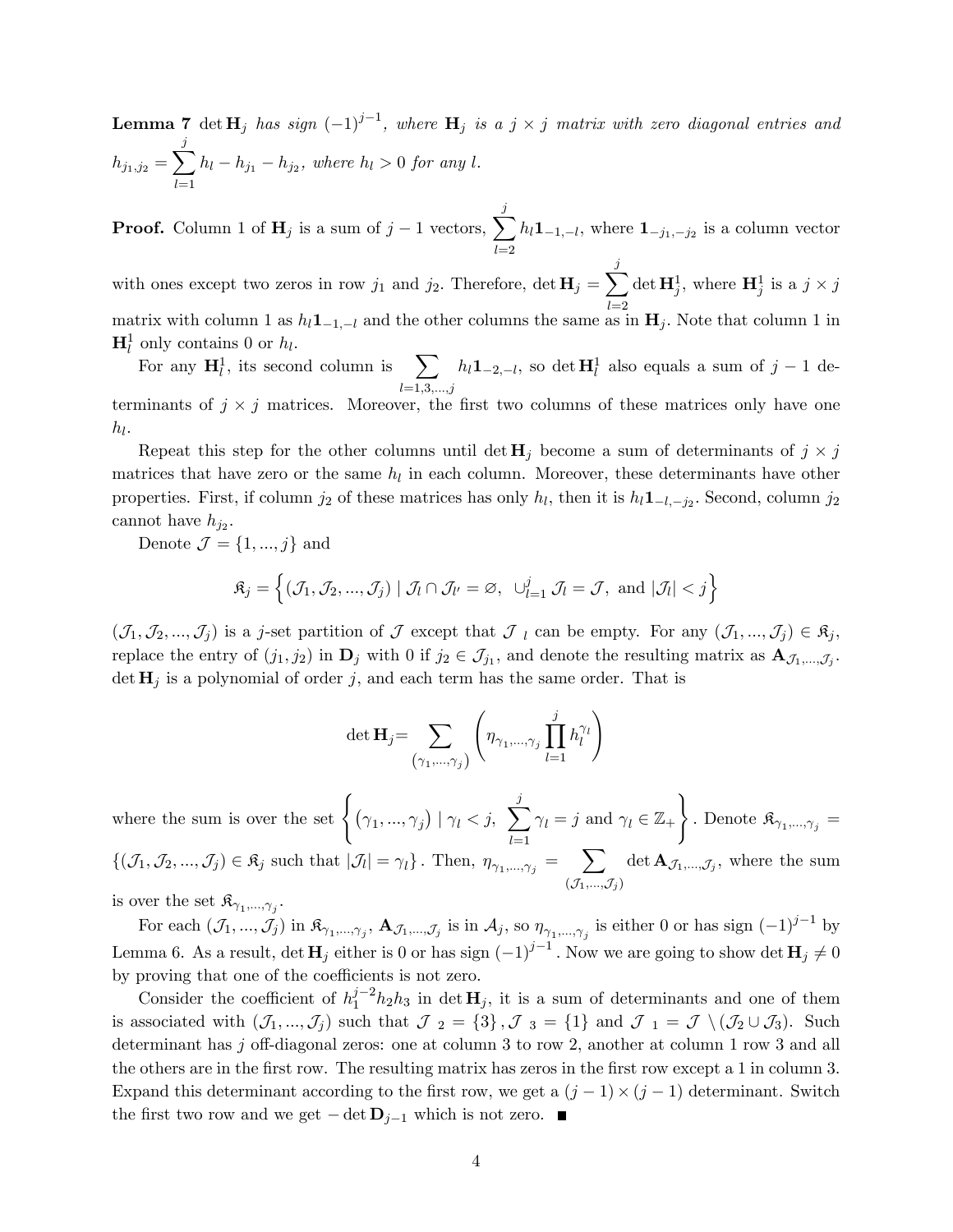**Lemma 8** det  $\mathbf{\hat{H}}_j$  has sign  $(-1)^{j-1}$ , where  $\mathbf{\hat{H}}_j$  is a  $j \times j$  matrix with zeros diagonal entries and  $\hat{h}_{j_1, j_2} =$  $\sum^j$  $_{l=1}$  $h_l - h_{j_1} - h_{j_2}$ , where  $h_l > 0$  for any l and  $j' \geq j$ .

Proof. Add  $\sum^j$  $_{l=j}$  $h_l$  to the entries off the diagonal of  $\mathbf{H}_j$ , we have  $\hat{\mathbf{H}}_j$ . Denote  $h'_l = h_l + \frac{1}{j-1}$  $j-2$  $\sum^j$  $_{l=j}$  $h_l > 0$ , then  $\hat{h}_{j_1,j_2} = \sum_jj$  $_{l=1}$  $h'_l - h'_{j_1} - h'_{j_2}$  and the previous lemma implies that det  $\hat{\mathbf{H}}_j$  has sign  $(-1)^{j-1}$ .

Let us introduce some notations before we move to the next lemma. Suppose the active and participating players remain the same for a given interval. Let  $\mathcal A$  be the active players and  $\mathcal P$  be the participating players, and  $A \subset \mathcal{P}$ . Then, for any s in this interval, equilibrium strategies  $(G_i)_{i\in\mathcal{A}}$ solve

$$
W\left(\mathbf{G}_{-i}(s), \mathbf{v}\right) - C_i(s) = u_i \qquad \text{for } i \in \mathcal{A}
$$
 (5)

where  $\mathbf{G}_{-i}(s) = (G_i(s))_{i \in \mathcal{P} \setminus \{i\}}$  and  $\mathbf{v} = (v^k)_{k \in \mathcal{P}}^3$ . Note that if we omit the superscripts in (35) of the main paper, the equation is the same as (5).

Proposition 1 implies that A and P contain consecutive players, that is,  $i \in A$  if  $i - 1$  and  $i+1 \in \mathcal{A}$ . For simpler notation, suppose  $\mathcal{A} = \mathcal{P} = \{1, 2, ..., j'\}$ . If the strongest player in  $\mathcal P$  is not 1, or if  $A \subsetneq P$ , the analysis is the same.

For any  $i' \in \mathcal{A} \setminus \{i\}$ , take derivatives of both sides of (5) with respect to  $G_{i'}$ , we have

$$
\sum_{l \in A \setminus \{i, i'\}} \frac{\partial W(\mathbf{G}_{-i}(s), \mathbf{v})}{\partial G_l(s)} \frac{\partial G_l(s)}{\partial G_{i'}(s)} = -\frac{\partial W(\mathbf{G}_{-i}(s), \mathbf{v})}{\partial G_{i'}(s)} \text{ for } i \neq i' \tag{6}
$$

$$
\sum_{l \in \mathcal{A} \setminus \{i'\}} \frac{\partial W(\mathbf{G}_{-i'}(s), \mathbf{v})}{\partial G_l(s)} \frac{\partial G_l(s)}{\partial G_{i'}(s)} = 0 \tag{7}
$$

We can write (6) and (7) into matrix form

$$
\hat{\mathbf{J}}_{j-1}\boldsymbol{\delta} = -\mathbf{d} \tag{8}
$$
\n
$$
\mathbf{d}'\boldsymbol{\delta} = \mathbf{0}
$$

where  $j = |A|$  and  $\hat{\mathbf{J}}_{j-1}$  is a  $(j - 1) \times (j - 1)$  matrix,  $\boldsymbol{\delta}$  and d are vectors of  $j-1$  rows. The diagonal entries of  $\hat{\mathbf{J}}$  are zero and the entry at  $(j_1, j_2)$  is  $\partial W (\mathbf{G}_{-j_1}(s), \mathbf{v}) / \partial G_{j_2}(s)$ ; the element in row  $j_1$  of  $\delta$  is  $\partial G_{j_1}(s)/\partial G_{i'}(s)$  for  $j_1 \neq i'$ ; the element in row  $j_1$  of **d** is  $\partial W(\mathbf{G}_{-j_1}(s), \mathbf{v})/\partial G_{i'}(s)$  for  $j_1 \neq i'$ . Define  $\mathbf{J}_j$ =  $\int \hat{\mathbf{J}}_{j-1} \ \ \mathbf{d}$  $\mathbf{d}' = 0$ ! and  $w_{j_1,j_2}$  as the entry in row  $j_1$  and column  $j_2$  of  $\mathbf{J}_j$ .

Define first order difference as  $\Delta_k^{(1)} = v^{k-1} - v^k$ , for  $k = 2, ..., j'$ . The *l*th order difference is  $\Delta_k^{(l)} = \Delta_{k-1}^{(l-1)} - \Delta_k^{(l-1)}$  for  $l = 1, ..., j' - 1$ , and  $k = l + 1, ..., j'$ .

<sup>&</sup>lt;sup>3</sup>Since the indices of **G** and **v** in  $W(\mathbf{G}_{-i}, \mathbf{v})$  are the same below, we sometime only mention the indices for **G**.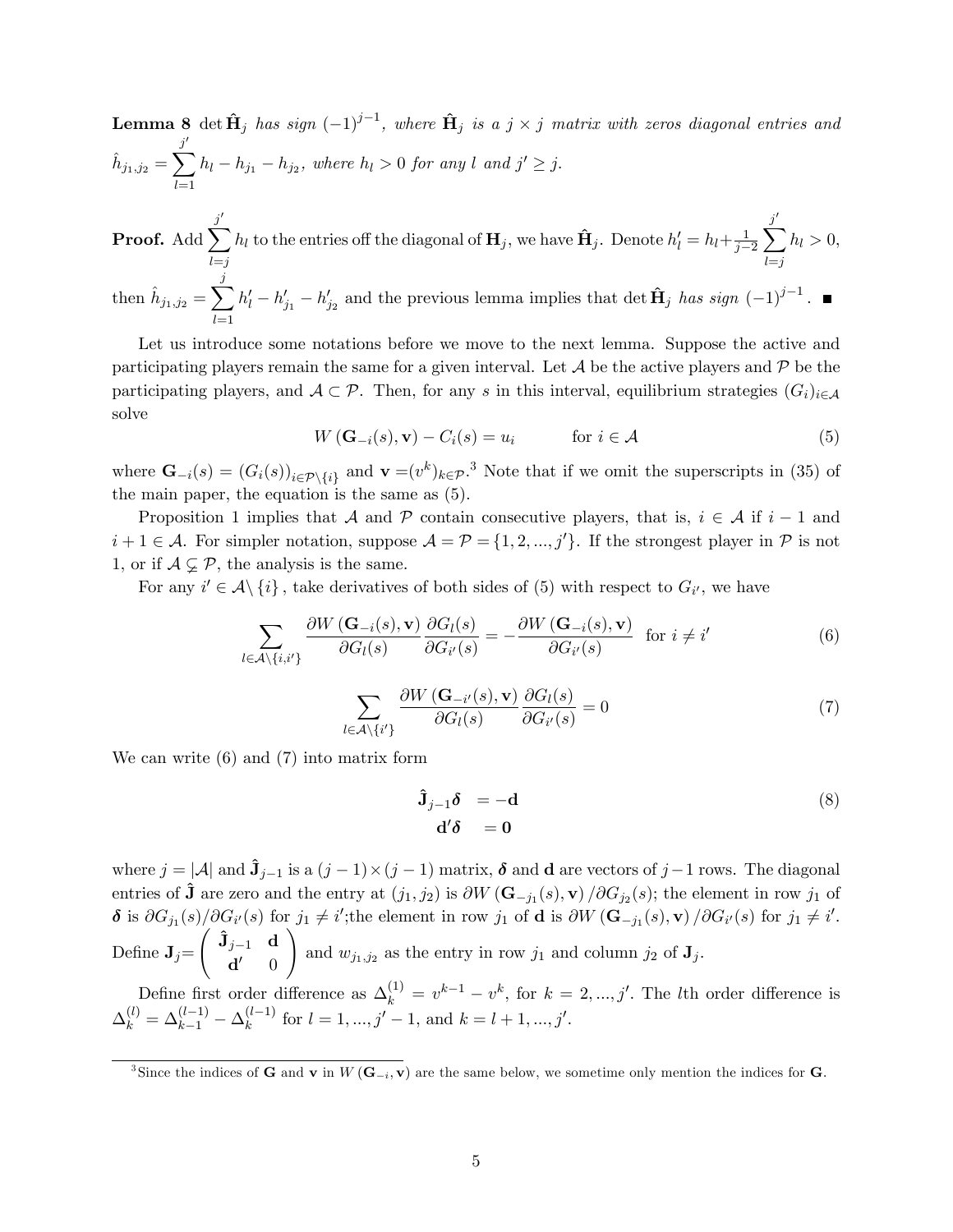Lemma 9

$$
w_{j_1,j_2} = \Delta_j^{(1)} + \sum_{l'=2}^{j'-1} \Delta_{j'}^{(l')} \left( \sum_{\{i_1,\dots,i_{l'-1}\} \subset \Gamma_{j_1,j_2}} \left( \prod_{l=1}^{l'-1} G_{i_l} \right) \right)
$$

where  $j_1 \neq j_2$  and  $\Gamma_{j_1,j_2} = \{1, 2, ..., j'\} \setminus \{j_1, j_2\}.$ 

Proof. We are going to prove by induction. First, it is easy to verify the statement is true for  $j' = 3$ . Suppose the statement is true for  $j' = j'_I - 1$ , we are going to show that it is also true for  $j' = j'_I.$ 

For the purpose of cleaner exhibition, the following proof only focuses on  $w_{12}$ . We know that

$$
w_{12} = W\left(G_3, ..., G_{j'_1}, \Delta_2^{(1)}, ..., \Delta_{j'_1}^{(1)}\right)
$$
  
\n
$$
= G_{j'_1} W\left(G_3, ..., G_{j'_1-1}, \Delta_2^{(1)}, ..., \Delta_{j'_1-1}^{(1)}\right) + \left(1 - G_{j'_1}\right) W\left(G_3, ..., G_{j'_1-1}, \Delta_3^{(1)}, ..., \Delta_{j'_1}^{(1)}\right)
$$
  
\n
$$
= W\left(G_3, ..., G_{j'_1-1}, \Delta_3^{(1)}, ..., \Delta_{j'_1}^{(1)}\right)
$$
  
\n
$$
+ G_{j'_1} \left(W\left(G_3, ..., G_{j'_1-1}, \Delta_2^{(1)}, ..., \Delta_{j'_1-1}^{(1)}\right) - W\left(G_3, ..., G_{j'_1-1}, \Delta_3^{(1)}, ..., \Delta_{j'_1}^{(1)}\right)\right)
$$
  
\n
$$
= W\left(G_3, ..., G_{j'_1-1}, \Delta_3^{(1)}, ..., \Delta_{j'_1}^{(1)}\right)
$$
  
\n
$$
+ G_{j'_1} W\left(G_3, ..., G_{j'_1-1}, \Delta_2^{(1)} - \Delta_3^{(1)}, \Delta_3^{(1)} - \Delta_4^{(1)}, ..., \Delta_{j'_1-1}^{(1)} - \Delta_{j'_1}^{(1)}\right)
$$
  
\n
$$
= W\left(G_3, ..., G_{k'_1-1}, \Delta_3^{(1)}, ..., \Delta_{k'_1}^{(1)}\right) + G_{k'_1} W\left(G_3, ..., G_{k'_1-1}, \Delta_3^{(2)}, ..., \Delta_{k'_1}^{(2)}\right)
$$
  
\n(9)

Since the statement is true for  $k' = j'_I - 1$ , we have

$$
W(G_3, ..., G_{j'_I-1}, \Delta_3^{(1)}, ..., \Delta_{j'_I}^{(1)}) = \Delta_{j'_I}^{(1)} + \sum_{l'=2}^{j'_I-2} \Delta_{j'_I}^{(l')} \left( \sum_{\{i_1, ..., i_{l'-1}\} \subset \Gamma'_{12}} \left( \prod_{l=1}^{l'-1} G_{i_l} \right) \right)
$$
(10)

$$
W(G_3, ..., G_{j'_I-1}, \Delta_3^{(2)}, ..., \Delta_{j'_I}^{(2)}) = \Delta_{j'_I}^{(2)} + \sum_{l'=2}^{j'_I-2} \Delta_{j'_I}^{(l'+1)} \left( \sum_{\{i_1, ..., i_{l'-1}\} \subset \Gamma'_{12}} \left( \prod_{l=1}^{l'-1} G_{i_l} \right) \right)
$$
(11)

where  $\Gamma'_{12} = \{1, 2, ..., j'_{I} - 1\} \setminus \{1, 2\}.$ 

Substitute  $(10)$  and  $(11)$  into  $(9)$ , then we have

$$
w_{12} = \Delta_{j'_I}^{(1)} + \sum_{l'=2}^{j'_I-2} \Delta_{j'_I}^{(l')} \left( \sum_{\{i_1,\dots,i_{l'-1}\} \subset \Gamma'_{12}} \left( \prod_{l=1}^{l'-1} G_{i_l} \right) \right) + G_{j'_I} \left( \Delta_{j'_I}^{(2)} + \sum_{l'=2}^{j'_I-2} \Delta_{j'_I}^{(l'+1)} \left( \sum_{\{i_1,\dots,i_{l'-1}\} \subset \Gamma'_{12}} \left( \prod_{l=1}^{l'-1} G_{i_l} \right) \right) \right)
$$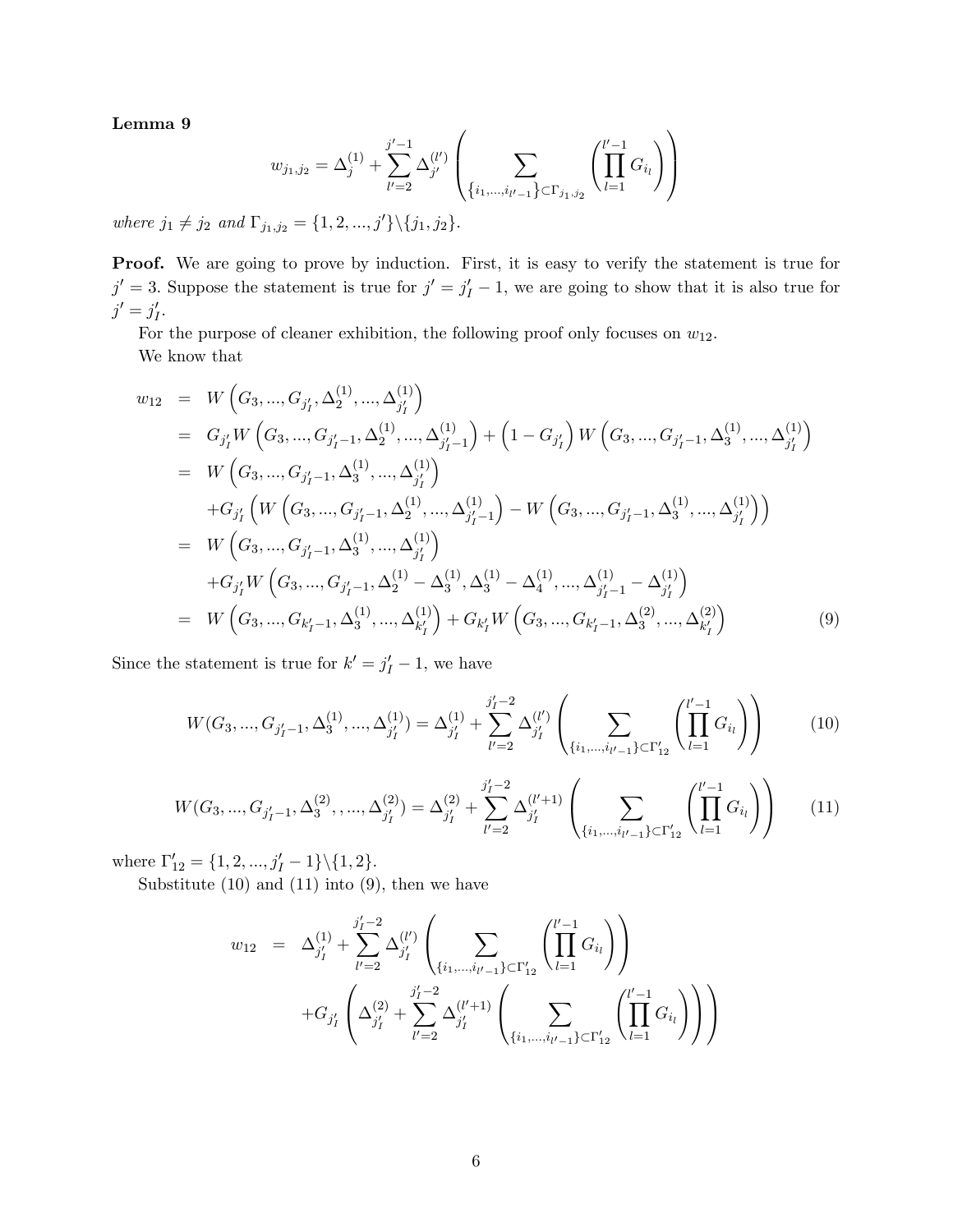therefore the coefficient of  $\Delta_{i'}^{(j')}$  $j'_I$  is

$$
\left(\sum_{\{i_1,\dots,i_{l'-1}\}\subset\Gamma'_{12}}\binom{l'-1}{\prod G_{i_l}}G_{i_l}\right)+G_{j'_I}\left(\sum_{\{i_1,\dots,i_{l'-2}\}\subset\Gamma'_{12}}\binom{l'-2}{\prod G_{i_l}}G_{i_l}\right)
$$
\n
$$
=\left(\sum_{\{i_1,\dots,i_{i'-1}\}\subset\Gamma'_{12}\cup\{G_{j'_I}\}}\binom{l'-1}{\prod G_{i_l}}G_{i_l}\right)
$$
\nAs a result,  $w_{12} = \Delta_{j'}^{(1)} + \sum_{l'=2}^{j'-1} \Delta_{j'}^{(l')} \left(\sum_{\{i_1,\dots,i_{l'-1}\}\subset\Gamma_{12}}\binom{l'-1}{\prod_{l=1}^{l'-1}G_{i_l}}\right).$ 

Similarly, we can extend the analysis above to  $w_{j_1,j_2}$  for  $j_1 \neq j_2$ . Hence, the statement is also true for  $j'_I$ .

Under the assumption of QPS,  $\Delta_{i'}^{(l)}$  $j_j^{(l)} = 0$  for  $l > 2$ . Therefore, both  $J_j$  and  $\hat{J}_j$  are simplified, and

$$
w_{j_1,j_2} = \left(\sum_{l=1}^{j'} G_l - G_{j_1} - G_{j_2}\right) \left(v^{j'-2} - 2v^{j'-1}\right) + \left(v^{j'-1} - v^{j'}\right)
$$
  
= 
$$
\left(\sum_{l=1}^{j'} G_l - G_{j_1} - G_{j_2}\right) \Delta_{j'}^{(2)} + \Delta_{j'}^{(1)}
$$

if  $j_1 \neq j_2$ .

If  $\mathcal{A}^*(s) = \mathcal{P}^*(s) = \{1, 2, ..., j\}$ , matrix  $\hat{\mathbf{J}}_j$  is exactly  $\mathbf{J}_{\mathcal{A}^*(s)}$  in the proof of Proposition 3 in the main paper. Lemmas 10 and 13 determine the sign of  $J_{A^*(s)}$ .

**Lemma 10** det  $J_j$  and det  $\hat{J}_j$  have sign  $(-1)^{j-1}$  if the prizes satisfy QPS and  $G_l > 0$  for  $l \in \mathcal{P}$ .<sup>4</sup>

**Proof.** First, suppose 
$$
A = P
$$
, so  $j = j'$ .  
\n
$$
\det \mathbf{J}_j = \left(\Delta_{j'}^{(1)}\right)^j \det \mathbf{Z}_j, \text{ where } z_{j_1, j_2} = \sum_{l=1}^j h_l - h_{j_1} - h_{j_2}, h_l = G_l \Delta_{j'}^{(2)} / \Delta_{j'}^{(1)} + \frac{1}{j-2}.
$$

Assume any  $G_{i'}$  equals  $G_i$  for  $i' \in \mathcal{P} \setminus \{i, j\}$ , we have  $\partial W_i/\partial G_j = (j-2) \Delta_{j'}^{(2)} G_i + \Delta_{j'}^{(1)} > 0$ , where the inequality comes from Lemma 1 in the main paper. As a result,  $h_i = G_i \Delta_{i'}^{(2)}$  $_{j'}^{(2)}/\Delta_{j'}^{(1)}$  $j' + \frac{1}{j-2} >$ 0:

Lemma 7 implies  $\det \mathbf{Z}_j$  is of the sign  $(-1)^{j-1}$ , and so it is  $\det \mathbf{J}_j$ . Second, suppose  $A \subsetneq P$ , then we have  $j < j'$ .

$$
w_{j_1,j_2} = \left[\Delta_{j'}^{(2)} \left( \sum_{l \in \mathcal{A}} G_l - G_{j_1} - G_{j_2} \right) + \Delta_{j'}^{(1)} \right] + \Delta_{j'}^{(2)} \sum_{l \in \mathcal{P} \setminus \mathcal{A}} G_l
$$

if  $j_1 \neq j_2$  and  $j_1, j_2 \in \mathcal{A}$ .

<sup>&</sup>lt;sup>4</sup>This claim may fail if the prizes are not QPS or GPS. Consider a four-player contest with prizes  $v_1 = 7, v_2 =$  $2, v_3 = 1$  and  $v_4 = 0$ . If  $G_1$  and  $G_2$  are close to 0,  $G_3$  and  $G_4$  are close to 1, det  $J_4$  is close to 5.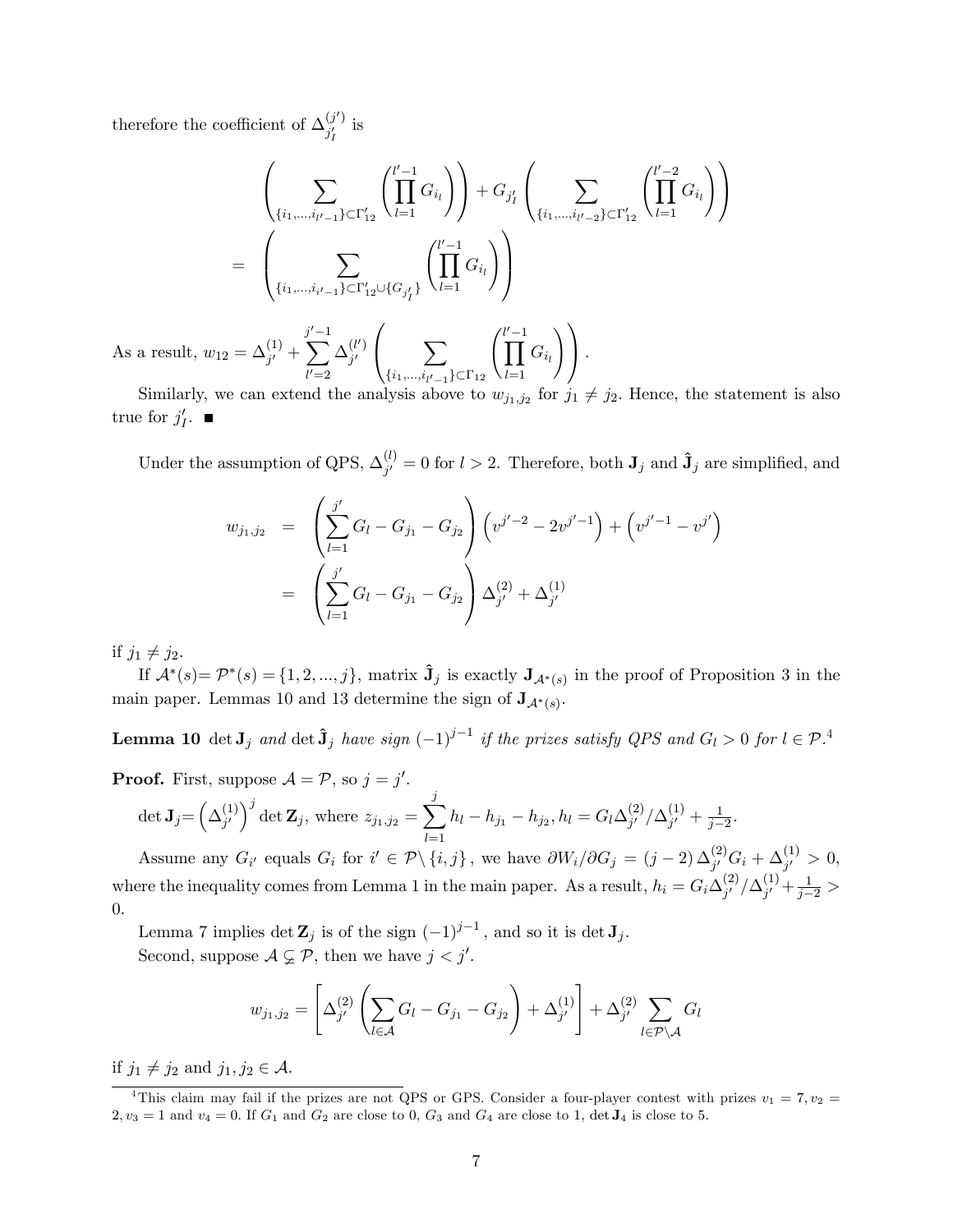$\det \mathbf{J}_{j} = (\Delta_{j'}^{(1)})^{j} \det \mathbf{Z}_{j}, \,\, \text{where} \,\, \, z_{j_1, j_2} \,\, = \,\, \sum \,$  $l\in\mathcal{A}$  $h_l - h_{j_1} - h_{j_2}, h_l = G_l \Delta_{j'}^{(2)}$  $_{j'}^{(2)}/\Delta_{j'}^{(1)}$  $j' + \frac{y}{j-1}$  $\frac{y}{j-2}, y = 1 +$  $\left(\Delta_{i'}^{(2)}\right)$  $_{j'}^{(2)}/\Delta_{j'}^{(1)}$  $j^{\left(1\right)}$   $\sum$  $l \in \mathcal{P} \setminus \mathcal{A}$   $G_l$ . det  $\mathbf{Z}_j$  has sign  $(-1)^{j-1}$  according to Lemma 7.

Let us consider det  $\hat{\mathbf{J}}_j$ . Suppose  $\mathcal{A}' = \mathcal{A} \setminus \{i'\}$  and consider equation (5) with  $\mathcal{A}'$  and  $\mathcal{P}$ . The corresponding  $J_{j-1}$  of the new system is just  $\hat{J}_{j-1}$  in the original system. Therefore, det  $\hat{J}_{j-1}$  has sign  $(-1)^{j-2}$  according to Lemma 7.

**Lemma 11** Suppose the prizes satisfies QPS. For any  $A \subset \mathcal{P} \subset \mathcal{N}$  and  $i \in \mathcal{A}$ , LHS of (5) for i decreases if  $G_i(s)$  increases in other equations of (5).

**Proof.** Suppose j is the weakest player in A. Lemma 10 shows that  $\det J_j$  has sign  $(-1)^{j-1}$  and det  $\hat{\mathbf{J}}_{j-1}$  has sign  $(-1)^{j-2}$ , then  $\hat{\mathbf{J}}_{j-1}$  is invertible and

$$
\mathbf{d}'\boldsymbol{\delta} = -\mathbf{d}'\hat{\mathbf{J}}_{j-1}^{-1}\mathbf{d} = \det \mathbf{J}_j/\det \hat{\mathbf{J}}_{j-1} < 0
$$

Therefore, we have  $\hat{\mathbf{J}}_{j-1} \boldsymbol{\delta} = -\mathbf{d}$  and  $\mathbf{d}' \boldsymbol{\delta} > 0$ .

If we take the derivative of LHS of (5) w.r.t.  $G_j(s)$ , the derivatives for equations  $i \neq j$  are  $\hat{\mathbf{J}}_{j-1}\boldsymbol{\delta} + \mathbf{d}$  and the derivative for equation  $i = j$  is  $\mathbf{d}'\boldsymbol{\delta}$ . Therefore,  $\hat{\mathbf{J}}_{j-1}\boldsymbol{\delta} + \mathbf{d} = \mathbf{0}$  and  $\mathbf{d}'\boldsymbol{\delta} > \mathbf{0}$ imply that LHS of (5) for i decreases if  $G_i(s)$  increases in other equations of (5), and the lemma is true for player j.

Since players in  $\mathcal A$  are symmetric in this problem, the lemma is also true for other players in  $\mathcal A$ . п

Now consider geometric prize sequences.

**Lemma 12** det  $H_j$  has sign  $(-1)^{j-1}$ , where  $H_j$  is a  $j \times j$  matrix with zeros diagonal entries and  $h_{j_1,j_2} =$  $\sqrt{ }$  $\mathbf{I}$  $\prod^{j'}$  $_{l=1}$  $h_l$ 1  $\int (h_{j_1} h_{j_2}) \text{ with } h_l > 0 \text{ for any } l \text{ and } j' \geq j.$ 

**Proof.** Multiply row  $j_1 > 1$  by  $h_{j_1}$ .  $\sqrt{ }$  $\tilde{\setminus}$ 

Divided column  $j_2$  by  $\mathbf{I}$  $\frac{j'}{\prod}$  $_{l=1}$  $h_l$  $\int/h_{j_2}$ . Let us describe the resulting matrix. First, the entries in the first row are  $1/h_1$  except a zero at the first column. Second, the diagonal entries are zero. Third,  $h_{j_1,j_2} = 1$  for  $j_1 > 1$  and  $j_1 \neq j_2$ .

Multiply the first row by  $h_1$ , we get  $\det \mathbf{D}_j = (j-1)(-1)^{j-1}$  by Lemma 1.

**Lemma 13** det  $J_j$  and det  $\hat{J}_j$  have sign  $(-1)^{j-1}$  if the prizes satisfies GPS and  $G_l > 0$  for  $l \in \mathcal{P}$ .

**Proof.** We can verify that  $\Delta_{i'}^{(l)}$  $j' = (\alpha - 1)^l v^j$ , so  $w_{j_1, j_2} = \prod$  $l{\in}\mathcal{P}\backslash\{j_1,j_2\}$  $((\alpha - 1) G_l + 1)$ . Denote

 $h_l = (a-1)G_l + 1$ , and  $h_l > 0$  since  $\alpha > 1$  and  $0 < G_l$ . Therefore, Lemma 12 implies det  $J_j$  has sign of  $(-1)^{j-1}$ .

Similar to the case of QPS,  $\det \hat{\mathbf{J}}_{j-1} = \det \mathbf{J}_{j-1}$  for  $\mathcal{A}' = \mathcal{A} \setminus \{i'\}$  and P, so  $\det \hat{\mathbf{J}}_{j-1}$  has sign  $(-1)^{j-2}$ .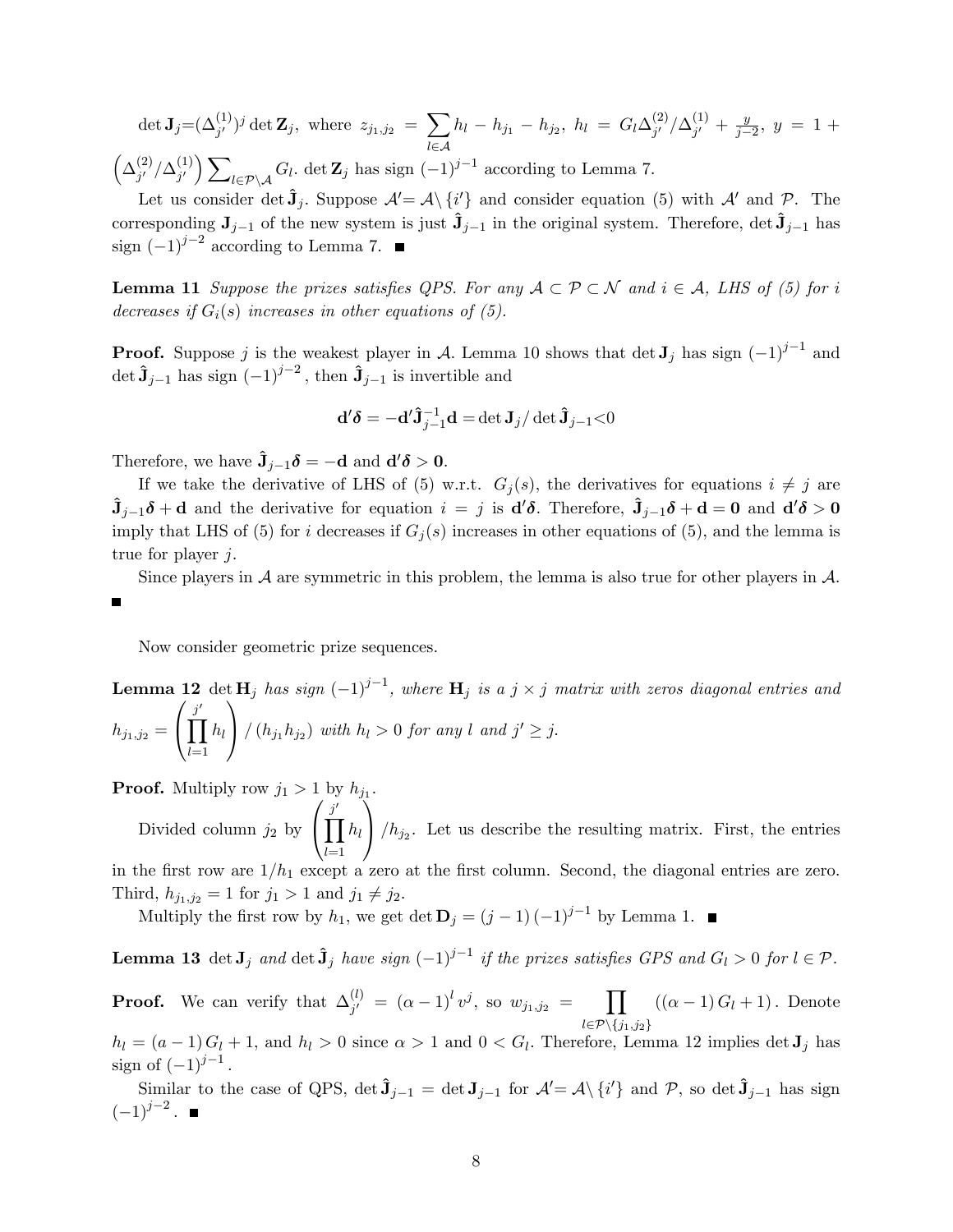**Lemma 14** Suppose the prizes satisfies GPS, then for any subset  $A \subset \mathcal{P} \subset \mathcal{N}$  and  $i \in \mathcal{A}$ , LHS of (5) for i decreases if  $G_i(s)$  increases in other equations of (5).

**Proof.** Given the previous lemma, the proof is the same as Lemma 11.  $\blacksquare$ 

The following two lemmas provide the omitted proofs in Lemma 5 in the main paper. Denote  $h_l \equiv (\alpha - 1) G_l + 1$  and a  $j \times j$  matrix  $H_j \equiv J_j$ . Switch the last two columns of  $H_j$ , then drop the last column and last row, we have a  $(j-1) \times (j-1)$  matrix, denote it as  $\tilde{\mathbf{J}}_{j-1}$ .

**Lemma 15** If the prize sequence is geometric,  $\det \tilde{\mathbf{J}}_{j-1}$  has sign of  $(-1)^j$ .

**Proof.** Now we are going to use induction to show that  $\det \tilde{J}_{j-1}$  has sign of  $(-1)^j$ .

First, when  $j = 3$ , we have  $\det \tilde{\mathbf{J}}_2 = \det \begin{pmatrix} 0 & h_2 \\ h & h_1 \end{pmatrix}$  $h_3$   $h_1$  $\setminus$  $< 0.$ 

Suppose det  $\tilde{\mathbf{J}}_{j'-1}$  has sign of  $(-1)^{j'}$ . Consider det  $\tilde{\mathbf{J}}_{j'}$ . First, divide all columns except the last one by  $h_{j'+1}$ , then times column  $j'-1$  by  $h_{j'-1}$  and deduct it from the last column. The last column has zeros except in row  $j' - 1$ . Expand the determinant according to the last column, and we have  $(-1)$  times a  $(j'-1)$ -dimensional determinant. Take the transpose of the matrix, we get det  $\tilde{\mathbf{J}}_{j'-1}$  which has the sign of  $(-1)^{j'}$ . As a result, det  $\tilde{\mathbf{J}}_{j'}$  has sign of  $(-1)^{j'-1}$ .

Take matrix  $\hat{\mathbf{J}}_{j-1}$ , replace its *i*th column by d, and denote it as  $\tilde{\mathbf{J}}_{j-1,i}$ . As a result,  $\tilde{\mathbf{J}}_{j-1,i}$  is a  $(j-1) \times (j-1)$  matrix.

**Lemma 16** If the prize sequence is quadratic, we have det  $\tilde{\mathbf{J}}_{j-1,i}$  det  $\tilde{\mathbf{J}}_{j-1,i-1}$  has sign of  $(-1)^{j}$ for  $i = 2, ..., j - 1$ .

**Proof.** If the prize sequence is quadratic, the  $H_j$  has entry  $h_{i,i'} = \sum_{j=1}^{j}$  $_{l=1}$  $h_l - h_i - h_{i'}$  for  $i \neq i'$  and

zero diagonal elements.

We are going to show that  $\det \mathbf{\tilde{J}}_i - \det \mathbf{\tilde{J}}_{i-1}$  has sign of  $(-1)^j$  after a series of elementary operations. If we compare  $\tilde{\mathbf{J}}_i$  and  $\tilde{\mathbf{J}}_{i-1}$ , they are the same except the  $(i - 1)$ th and ith columns. The  $(i - 1)$ th and ith columns in  $\tilde{\mathbf{J}}_i$  are  $\mathbf{h}_{i-1}$  and  $\mathbf{d}$ , and the  $(i - 1)$ th and ith columns in  $\tilde{\mathbf{J}}_{i-1}$  are **d** and  $\mathbf{h}_i$ . Therefore

$$
\det \tilde{\mathbf{J}}_i - \det \tilde{\mathbf{J}}_{i-1} \n= \det(\mathbf{h}_1, ..., \mathbf{h}_{i-1}, \mathbf{d}, \mathbf{h}_{i+1}, ..., \mathbf{h}_{j-1}) - \det(\mathbf{h}_1, ..., \mathbf{d}, \mathbf{h}_i, \mathbf{h}_{i+1}, ..., \mathbf{h}_{j-1}) \n= \det(\mathbf{h}_1, ..., \mathbf{h}_{i-2}, \mathbf{h}_{i-1}, \mathbf{d}, \mathbf{h}_{i+1}, ..., \mathbf{h}_{j-1}) + \det(\mathbf{h}_1, ..., \mathbf{h}_{i-2}, \mathbf{h}_i, \mathbf{d}, \mathbf{h}_{i+1}, ..., \mathbf{h}_{j-1}) \n= \det(\mathbf{h}_1, ..., \mathbf{h}_{i-2}, \mathbf{h}_{i-1} + \mathbf{h}_i, \mathbf{d}, \mathbf{h}_{i+1}, ..., \mathbf{h}_{j-1})
$$
\n(12)

where the second equality comes from switching the  $(i - 1)$ th and *i*th columns in det  $\tilde{\mathbf{J}}_{i-1}$ .

Deduct ith row from  $(i - 1)$ th row, the  $(i - 1)$ th row in the resulting determinant is  $h_i - h_{i-1}$ except 0 in the  $(i - 1)$ th column. Divide the  $(i - 1)$ th row by  $h_i - h_{i-1}$ . Since  $h_i - h_{i-1} > 0$ , the resulting determinant has the same sign.

Deduct column i from all other columns except the  $(i-1)$ th column. The  $(i-1)$ th row of the resulting determinant has zeros except 1 at column i. The other rows are the same as in  $(12)$ .